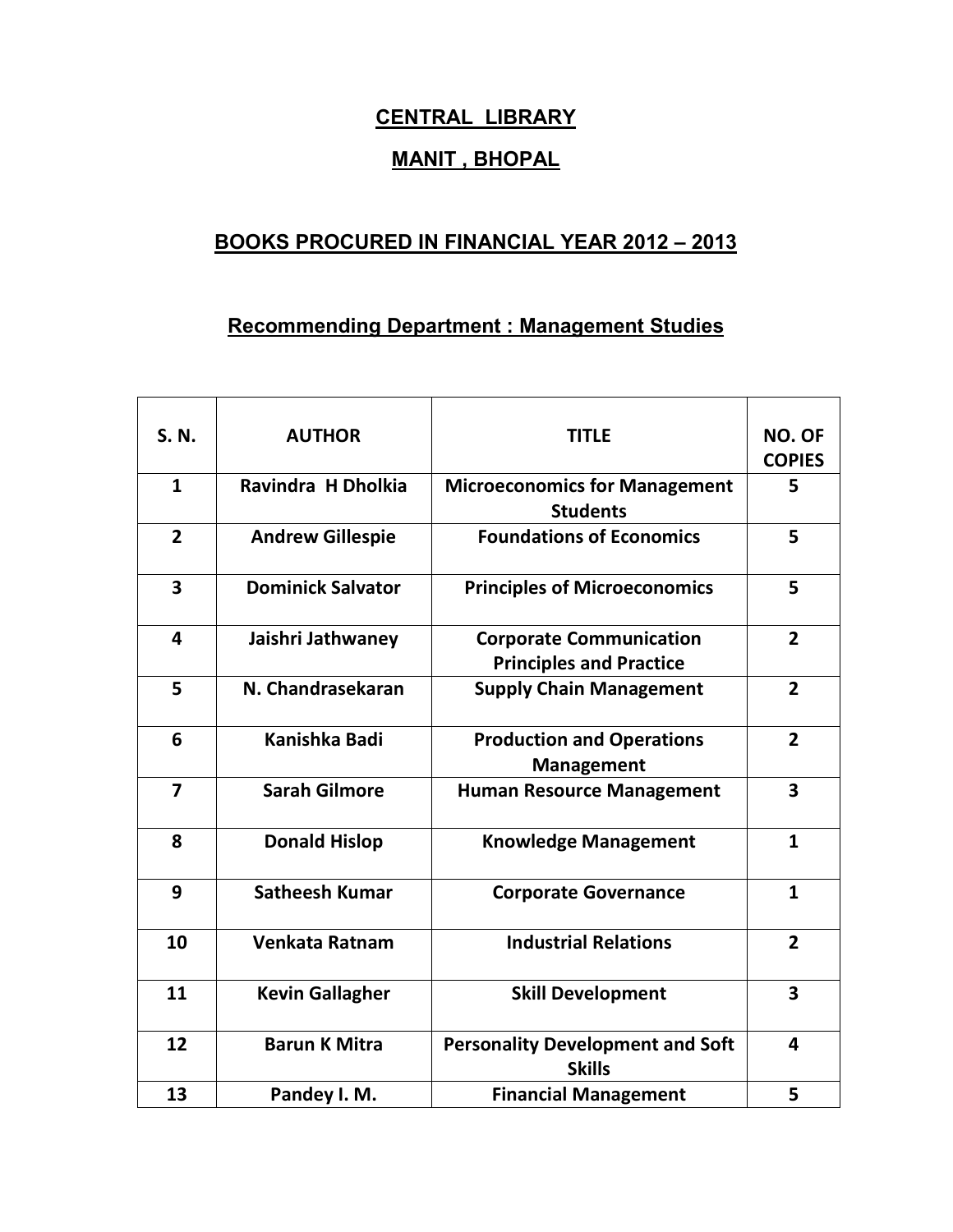| 14 | <b>Punithavathy Pandian</b>              | <b>Financial Services and Markets</b>                                       | $\overline{\mathbf{3}}$ |
|----|------------------------------------------|-----------------------------------------------------------------------------|-------------------------|
| 15 | <b>Punithavathy Pandian</b>              | <b>Security Analysis and Portfolio</b><br><b>Management</b>                 | $\overline{\mathbf{3}}$ |
| 16 | Machiraju H.R.                           | <b>Introduction to Project Finance:</b><br><b>An Analytical Perspective</b> | $\overline{\mathbf{3}}$ |
| 17 | Maheshwari S. N.                         | A Textbook of Accounting for<br><b>Management</b>                           | 5                       |
| 18 | Maheshwari S. N.                         | <b>Advanced Accountancy Vol. I</b>                                          | $\overline{2}$          |
| 19 | <b>Bhattacharya</b>                      | <b>Accounting for Management</b>                                            | 5                       |
| 20 | Pandey I. M.                             | <b>Management Accounting</b>                                                | 5                       |
| 21 | Neelamegham                              | <b>Marketing In India: Text And Cases</b>                                   | $\overline{2}$          |
| 22 | <b>Ramesh Kumar</b>                      | <b>Managing Indian Brands:</b><br><b>Marketing Concepts and Strategies</b>  | $\overline{2}$          |
| 23 | Sumathi S.                               | <b>Marketing Research &amp; Consumer</b><br><b>Behaviour</b>                | $\overline{2}$          |
| 24 | Nair N.K.                                | <b>Purchasing and Materials</b><br><b>Management</b>                        | $\overline{2}$          |
| 25 | <b>Alain Verbeke</b>                     | <b>International Business Strategy</b>                                      | $\overline{2}$          |
| 26 | <b>Farok J. Contractor</b>               | <b>Global Outsourcing and Off shoring</b>                                   | $\overline{2}$          |
| 27 | Damon Golsorkhi                          | <b>Strategy As Practice</b>                                                 | 1                       |
| 28 | <b>Humberto Barreto</b>                  | <b>Introductory Econometrics</b>                                            | $\mathbf{1}$            |
| 29 | Vasudha Joshi                            | <b>Corporate Governance: The Indian</b><br><b>Scenario</b>                  | $\overline{\mathbf{3}}$ |
| 30 | <b>Richard M. Burton</b>                 | <b>Organizational Design: A Step by</b><br><b>Step Approach</b>             | $\mathbf{1}$            |
| 31 | Asish K. Bhattacharya                    | <b>Principles and Practice of Cost</b><br><b>Accounting</b>                 | 5                       |
| 32 | Asish K. Bhattacharya                    | <b>Essentials of Financial Accounting</b>                                   | 5                       |
| 33 | <b>Hrishikesh</b><br><b>Bhattacharya</b> | <b>Working Capital Management</b>                                           | 3                       |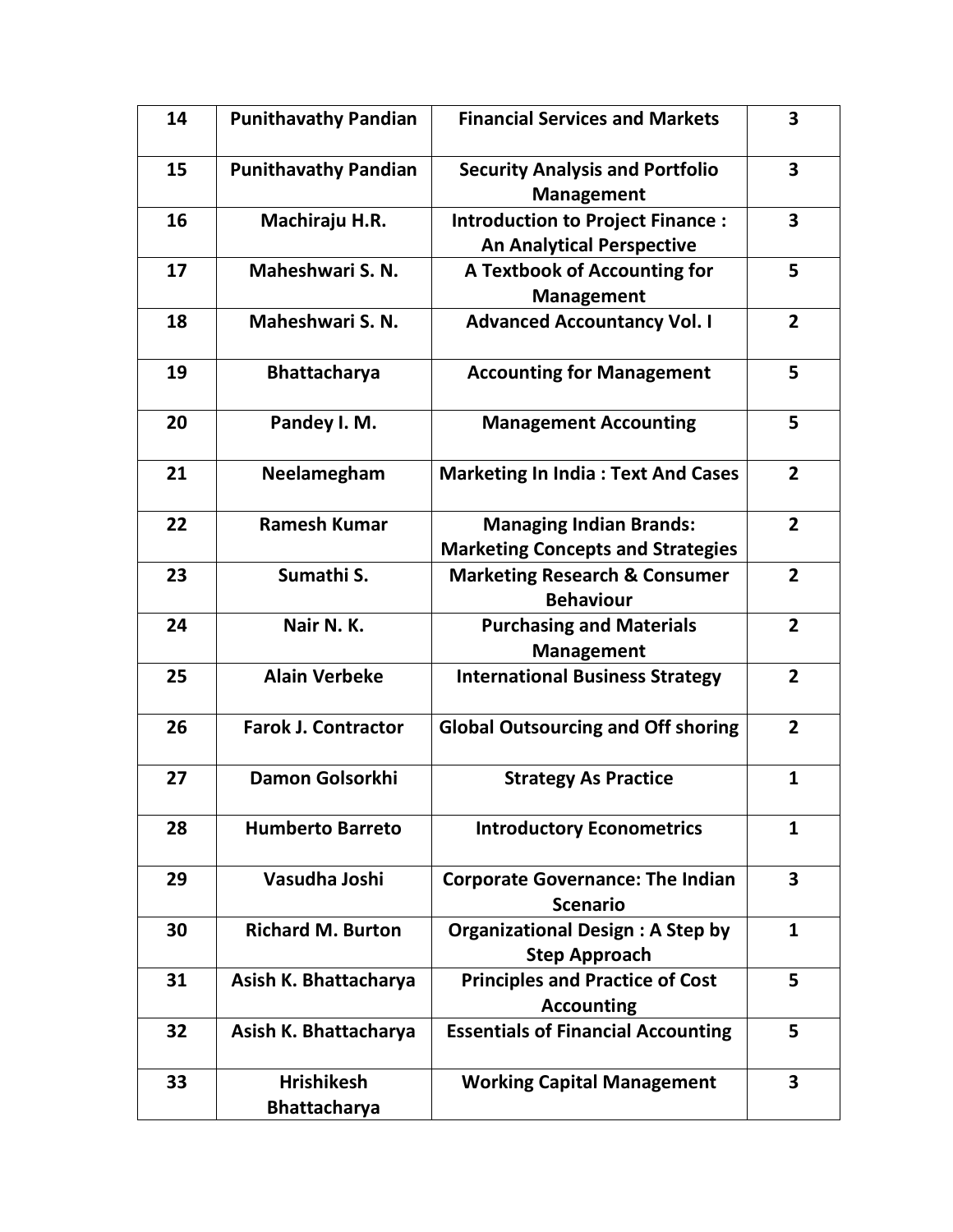| 34 | <b>Van Horne</b>             | <b>Fundamentals of Financial</b>           | 5                       |
|----|------------------------------|--------------------------------------------|-------------------------|
|    |                              | <b>Management</b>                          |                         |
| 35 | <b>Clifford Gomez</b>        | <b>Financial Markets, Institutions and</b> | $\overline{\mathbf{3}}$ |
|    |                              | <b>Financial Services</b>                  |                         |
| 36 | <b>Nalini Prava Tripathy</b> | <b>Financial services</b>                  | 5                       |
|    |                              |                                            |                         |
| 37 | <b>Vyuptakesh Sharan</b>     | <b>International Financial</b>             | $\overline{\mathbf{3}}$ |
|    |                              | <b>Management</b>                          |                         |
|    |                              |                                            |                         |
| 38 | John C. Hull                 | <b>Introduction to Futures and</b>         | $\overline{2}$          |
|    |                              | <b>Options Markets</b>                     |                         |
| 39 | Pattanayak                   | Human resource management                  | $\overline{\mathbf{3}}$ |
|    |                              |                                            |                         |
|    |                              |                                            |                         |
| 40 | <b>Betty Jane Punnett</b>    | <b>International Perspectives on</b>       | $\overline{2}$          |
|    |                              | <b>Organizational Behavior and</b>         |                         |
|    |                              | <b>Human Resource Management</b>           |                         |
| 41 | <b>Hannah S. Sistare</b>     | <b>Innovations in Human Resource</b>       | $\overline{2}$          |
|    |                              | <b>Management</b>                          |                         |
| 42 | <b>Arthur</b>                | <b>Recruiting, Interviewing, Selecting</b> | $\overline{2}$          |
|    |                              | and Orienting New Employees                |                         |
| 43 | <b>Jerome Kanter</b>         | <b>Managing With Information</b>           | 3                       |
|    |                              |                                            |                         |
|    |                              |                                            |                         |
| 44 | <b>Joel Dean</b>             | <b>Managerial Economics</b>                | 3                       |
|    |                              |                                            |                         |
| 45 | Samita Manna                 | <b>Values and Ethics in Business and</b>   | 3                       |
|    |                              | <b>Profession</b>                          |                         |
| 46 | <b>Kesho Prasad</b>          | <b>Corporate Governance</b>                | 3                       |
|    |                              |                                            |                         |
| 47 | <b>Bhattacharya</b>          | <b>Cross Cultural Management</b>           | 5                       |
|    |                              |                                            |                         |
| 48 | Padhi P.K.                   | <b>Labour and Industrial Laws</b>          | $\overline{\mathbf{3}}$ |
|    |                              |                                            |                         |
| 49 | <b>Fred R. David</b>         | <b>Strategic Management: Concept</b>       |                         |
|    |                              | and Cases                                  | 3                       |
| 50 | <b>Hunger</b>                | <b>Essentials of Strategic</b>             | 5                       |
|    |                              | <b>Management</b>                          |                         |
| 51 | Ramanuj Majumdar             | <b>Consumer Behavior : Insights from</b>   | $\overline{2}$          |
|    |                              | <b>Indian Market</b>                       |                         |